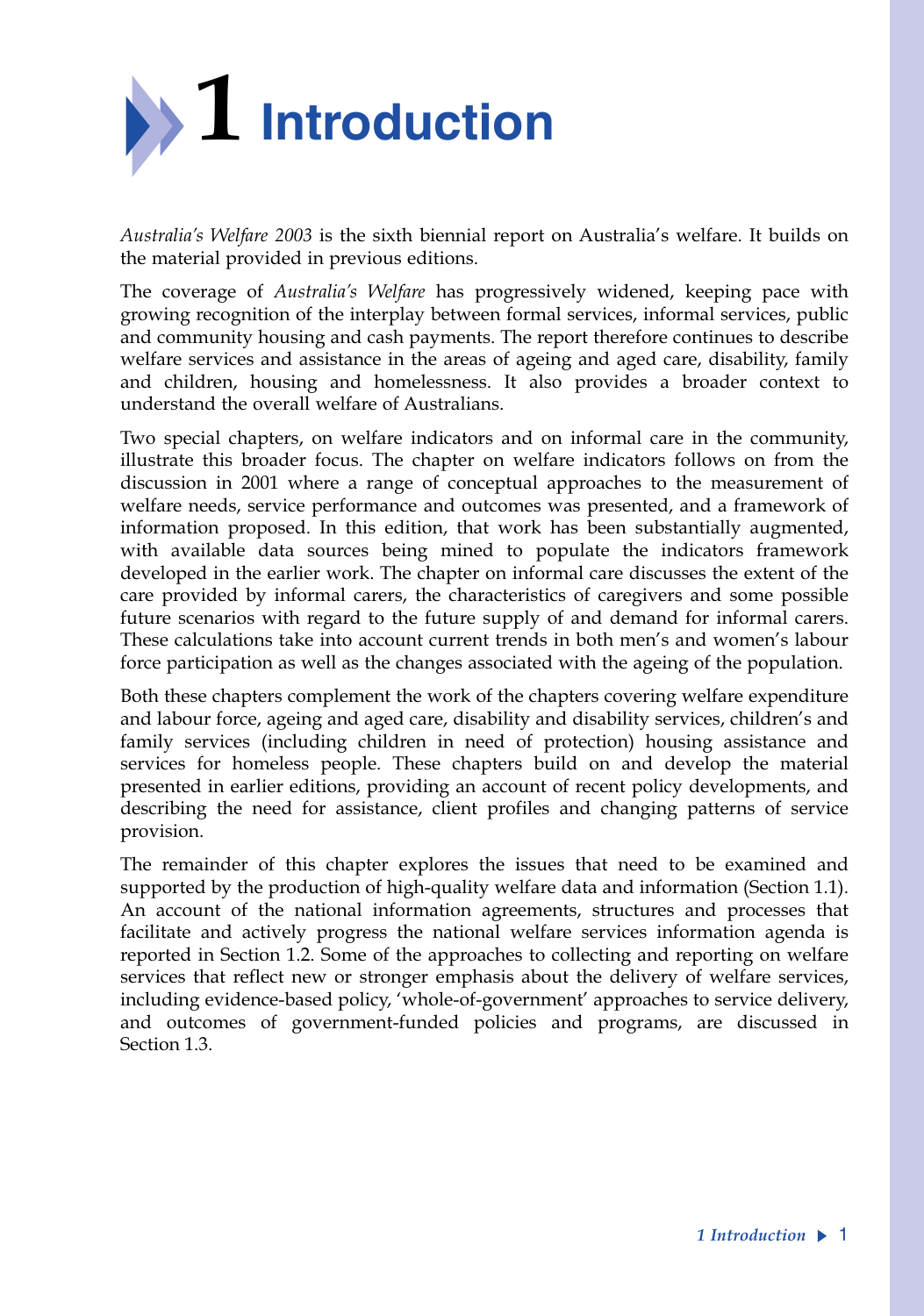# **1.1 Issues of government and community interest**

Since the 2001 report there have been a number of major developments in the delivery of welfare services. The implementation of several reforms at the federal and state/ territory level has seen an increased recognition of the need for evidence that is well presented and understood to support research and inform government and community-based decision making.

At a similarly broad level**,** one of the four national research priorities announced by the Australian Government in late 2002, 'Promoting and Maintaining Good Health', suggests there is likely to be strong demand for statistics and information on children and young people (including their health and wellbeing), population ageing (including ageing well and ageing productively), Indigenous Australians and the welfare services labour force and rural and remote Australia.

*Children and youth* have been identified as an area of particular interest in a number of government forums.

Children and young people incorporating prevention and early intervention and care and protection were also among the three priority areas identified by the Community Services Ministerial Advisory Committee (CSMAC) in late 2002 for policy review and development. The National Agenda for Early Childhood is due for release shortly by the Australian Government Taskforce on Child Development, Health and Wellbeing, and is expected to indicate information needs as well as policy directions. Other intergovernmental and expert committees, including the Child and Youth Health Intergovernmental Partnership and the Australian Government's Inter-departmental Committee on Youth, are further evidence of the priority being placed by government on the child and youth area. Welfare services and assistance provided to children are discussed in Chapter 6 of *Australia's Welfare 2003.*

*Population ageing* has received considerable government and community attention in recent years, but the momentum is increasing as the population ages. Ageing well and ageng productively is a priority goal of the National Research Priority 'Promoting and Maintaining Good Health' and the structural ageing of the population is also a priority identified by CSMAC in late 2002. The Australian Government 2003–04 Budget included the release of the Intergenerational Report, with the commitment that a report of this kind on the impact of population ageing on the Australian economy would be undertaken by Treasury as part of the Budget process every 5 years. The Australian Government has funded a \$7.2 million review of the residential aged care sector (The Review of Pricing Arrangements in Residential Aged Care). Population ageing and older people is clearly an area on which good statistical evidence will continue to be in demand for the foreseeable future.

New Commonwealth–State and Territory Disability and Housing Agreements have key welfare sectors. been pu<sup>t</sup> in place, to continue the shared focus of all Australian governments on these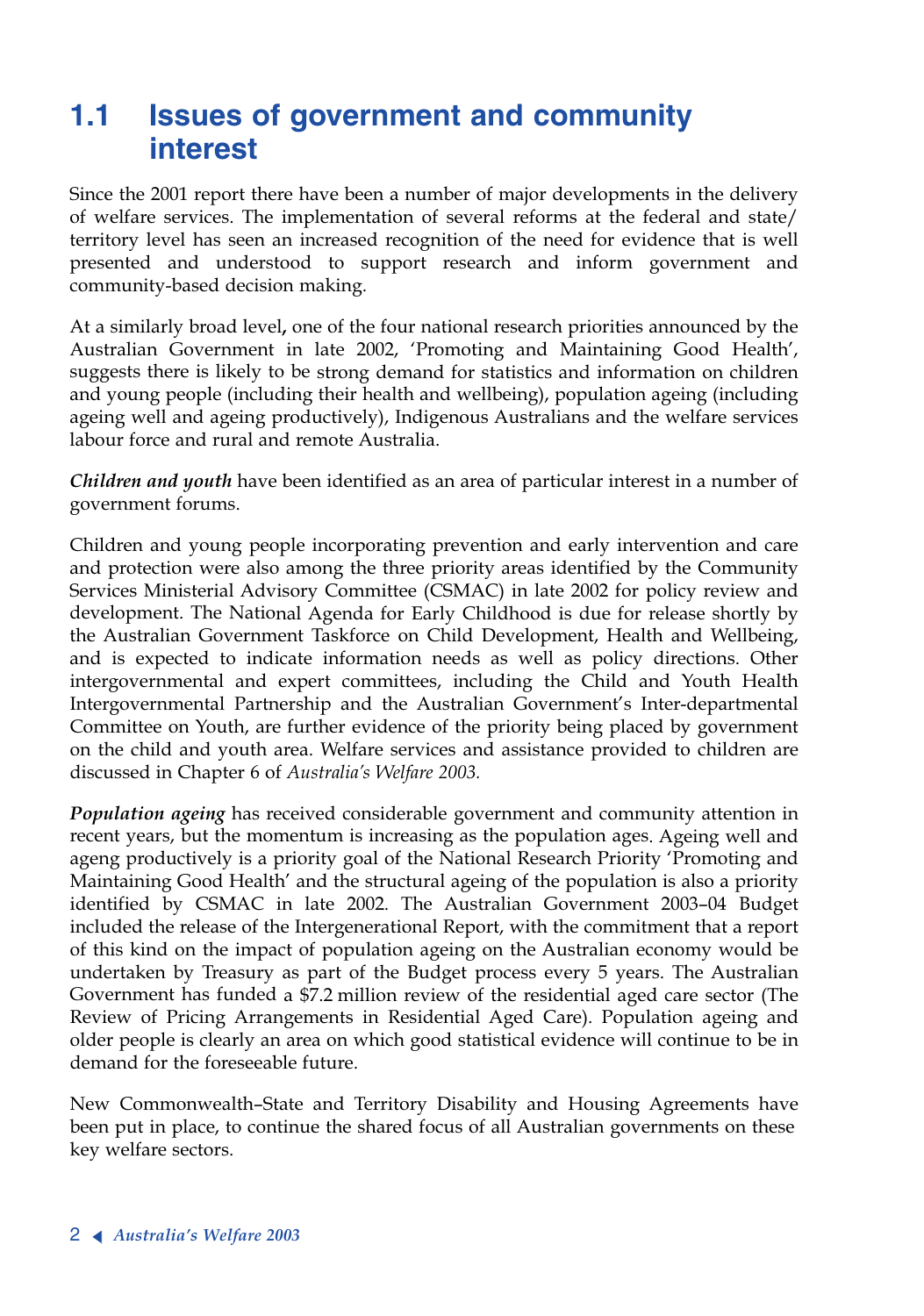*Indigenous Australians*, including their social, economic and health circumstances, were identified as an area of concern by the Council of Australian Governments (COAG) in 2001. A number of developments have occurred aimed at improving the statistics and evidence available on the welfare of Indigenous Australians, and efforts continue in this direction. The AIHW and ABS have recently released their third joint biennial publication on *The Health and Welfare of Aboriginal and Torres Strait Islander People* and the Productivity Commission is shortly to release a report focusing on the situation of Indigenous Australians*.* In 2002 CSMAC created a subgroup, the Advancing Reconciliation Working Group, to drive its activities pertaining to Aboriginal and Torres Strait Islander peoples. CSMAC also funded work in 2002 on Indigenous identification in administrative by-product collections relating to community services, with a view to improving data quality. The AIHW created a new work Unit in 2003 to coordinate and undertake work on Indigenous health and welfare.

*The welfare services labour force* was identified as a priority area by CSMAC in late 2002, a decision in keeping with more broadly based government concerns around labour supply over the next two decades. This issue of labour supply, while closely related in general terms to population ageing, has particular salience in the welfare services sector. While labour shortages are already evident in nursing, teaching and some areas of medicine, similar shortages in disability services, child protection, child care, aged care and homelessness services are either already appearing or predicted to occur. Many community services sector jobs are not well paid, and in an environment where labour is in short supply staffing shortages may occur. A number of government reviews and consultancies have already occurred in relation to specific professions such as nursing. Chapter 4 describes the numbers and characteristics of workers and volunteers who comprise the welfare services labour force but it is presently constrained by the limited availability of national data. Broadly based information is available through analyses of the 2001 population census but sector-specific information (on, for example, the disability services or residential aged care workforce) is limited. CSMAC has recently identified national data on the child care labour force as requiring development.

In addition, the circumstances of *Australians living in rural and remote regions* remains an issue of importance, and efforts to develop easily accessible statistical information at the regional level will be an ongoing challenge for providers and custodians of national statistics.

## **1.2 The national information infrastructure**

Information agreements provide the structure and processes needed to support the national statistical effort in both welfare and health statistical work. These agreements are signed by the relevant government departments in all jurisdictions, the Australian Bureau of Statistics (ABS) and the AIHW. Three such Agreements are currently in operation in the welfare sector: the National Community Services Information Agreement (signed 1997) (NCSIA), the National Housing Data Agreement (signed 1999) and the Agreement on National Indigenous Housing Information (signed 2000). A similar agreement in the health sector has been in operation since 1995.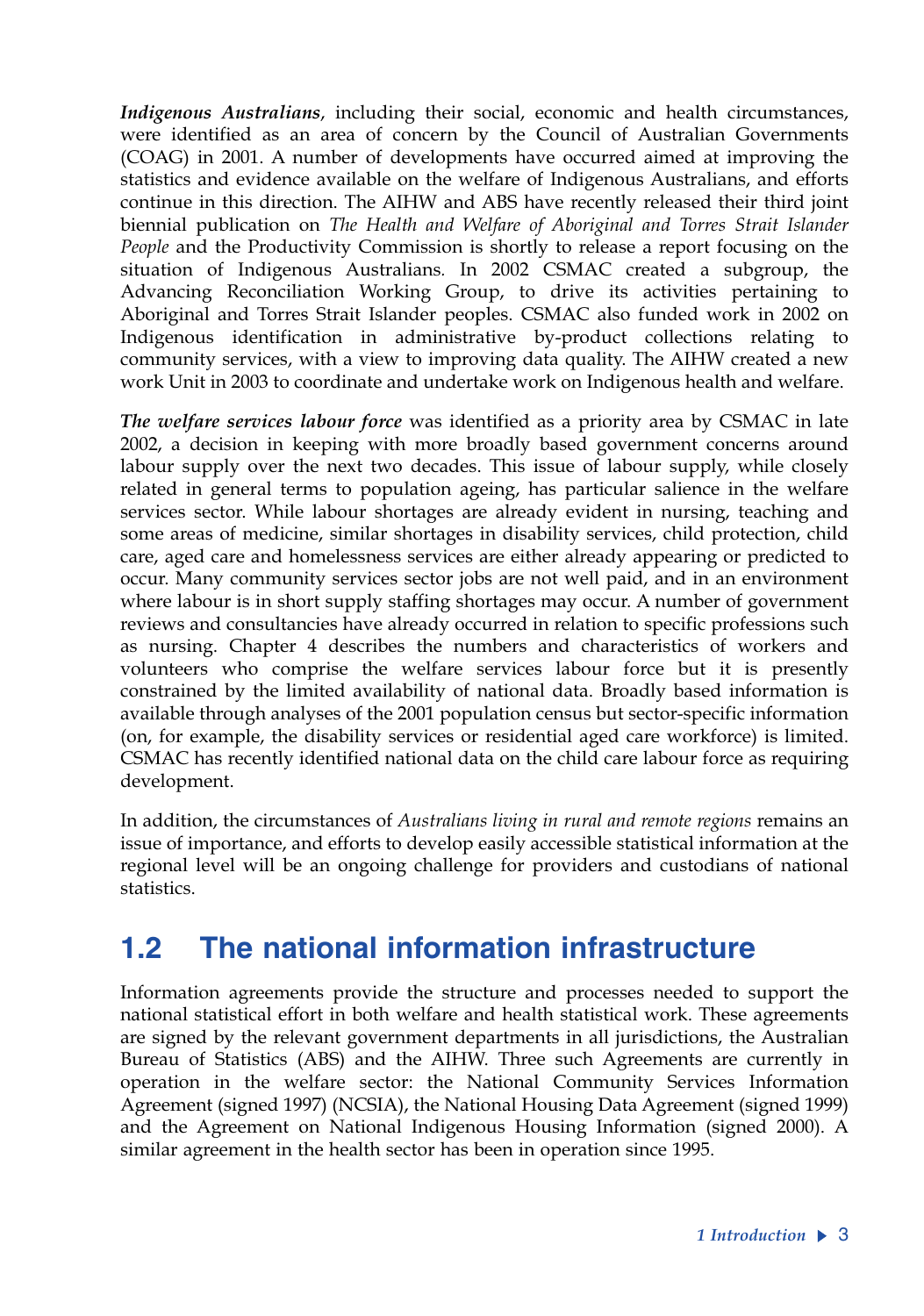On reaching the end of its original 5-year time span in 2002, the National Community Services Information Agreement was extended pending a review commissioned by CSMAC. At its October 2003 meeting, CSMAC endorsed a proposal that the Agreement be continued. The new Agreement will be prepared following extensive consultation and will be presented to Community Services Ministers for endorsement.

The new Commonwealth–State Housing Agreement (CSHA) again incorporates an agreement concerning the collection and dissemination of nationally consistent housing data.

Under each of these Agreements, information management groups, data committees and working groups are established to promote the development, collection and use of nationally consistent statistics. In addition, within program areas, groups of administrators support the development of nationally consistent data collections across jurisdictional boundaries. Such groups include the National Disability Administrators, Home and Community Care (HACC) Officials and the Supported Accommodation Assistance Program (SAAP) Coordination and Development Committee.

#### **The National Community Services Information Management Group**

The development and management of the NCSIA and related structures and processes is the responsibility of the National Community Services Information Management Group (NCSIMG). The Group has established a data committee, sector-specific working groups and ad hoc project groups to assist in its work. Sector-specific work is reported in the various chapters in this report. The data committee and ad hoc project groups undertake NCSIMG projects that cut across community services subsectors. The program of work priorities identified in the initial National Community Services Information Development Plan has been completed. NCSIMG is currently reviewing its work plan priorities for 2003–2005 in association with the review of the Information Agreement.

Significant sector-wide projects in the last 2 years include the revision of the *National Community Services Data Dictionary*, with Version 3 being released in 2003, preliminary work on integrating data definitions and data models across the community services and health sectors, an analysis of the quality of Indigenous identifiers in community services data collections and development of a web-based resource to assist the community services sector to improve the quality of Indigenous statistics. The Group has also worked with the Australasian Juvenile Justice Administrators on the development of a national minimum data set for juvenile justice and has supported a range of child protection projects.

Since 2001, Version 2 of the National Classifications of Community Services has been completed and endorsed by NCSIMG. The second version of the classifications focuses on service activities and service delivery settings with the recommendation that the definitions included in the national data dictionaries be used in identifying target groups.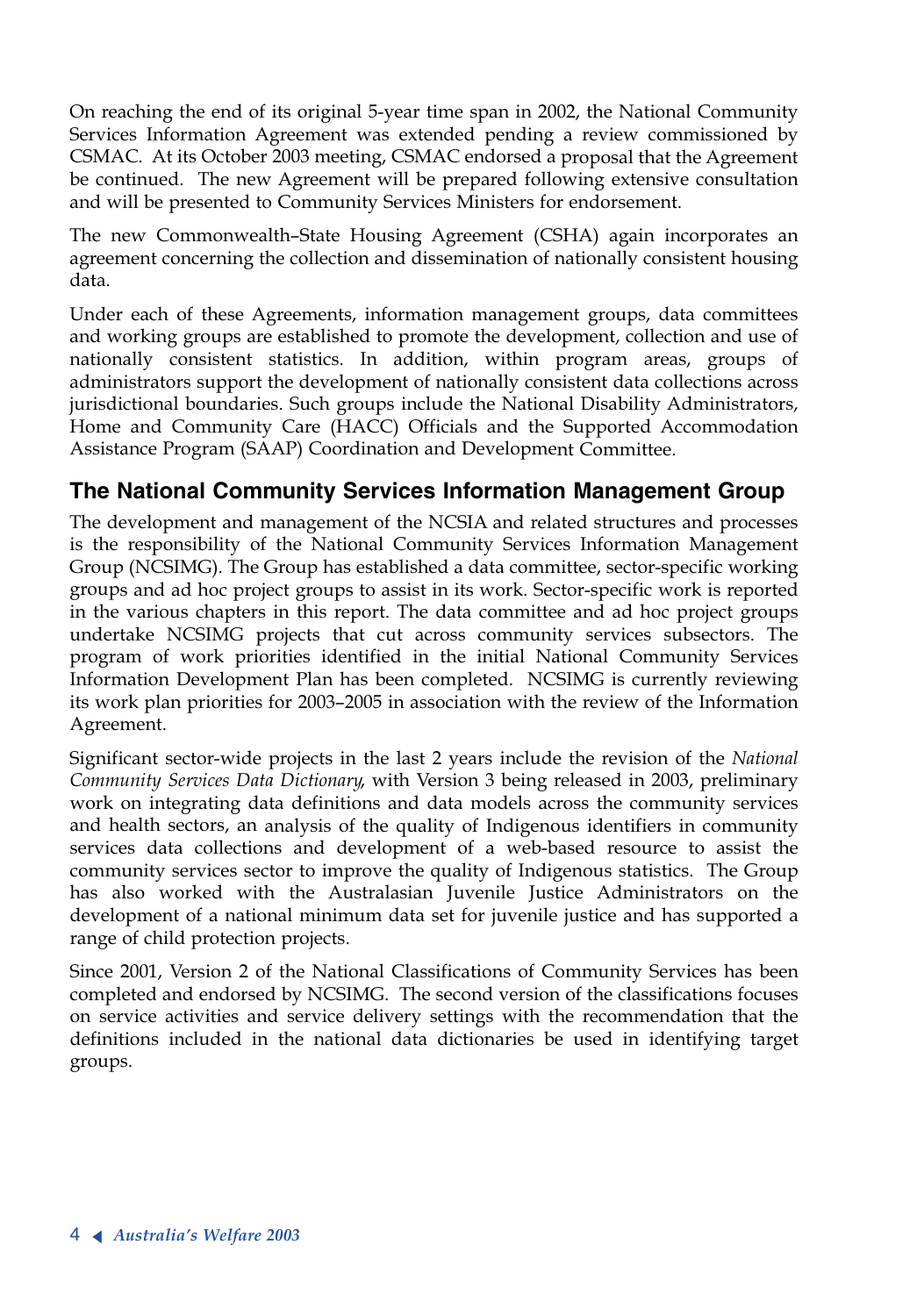### **The National Community Services Data Dictionary**

The *National Community Services Data Dictionary* (NCSDD) is the authoritative repository for nationally endorsed definitions of data elements of relevance to community services (AIHW 2000). The data elements are intended to serve as the building blocks with which data items, National Minimum Data Sets (NMDS) and collection systems can be constructed for specific services and purposes.

For many areas of community services, NMDSs have been or are being developed with the purpose of defining minimum information requirements for national reporting. These data sets also support performance indicators. NMDSs are usually accompanied by subject specific data dictionaries, which set out the definitions of MDS data elements and give background information and guidance as to how data should be recorded.

Version 3 of the NCSDD will be published in 2003. It will include additional and revised definitions based on the International Classification of Functioning, Disability and Health (ICF), updated definitions following a major review by the ABS and the first set of integrated definitions of items common to both the NCSDD and the *National Health Data Dictionary* (NHDD). NCSIMG members have committed their agencies to using the NCSDD definitions wherever possible, representing a significant step towards nationally consistent community services data in Australia.

Electronic access to data dictionaries developed by the AIHW is available through the Knowledgebase on the AIHW web site <www.aihw.gov.au>. The Knowledgebase is an open-access electronic metadata repository where users can view and comment on Australian health, community services and housing assistance related data definitions and standards. It provides precise definitions of data, related topics or terms, and any related officially agreed NMDSs, performance indicators, definitions and standards.

### **Sector-specific data developments in community services**

A number of important data development activities have been undertaken jointly by the AIHW, the Commonwealth and the states and territories since the release of *Australia's Welfare 2001*. These relate to the development or redevelopment of programspecific data sets and data dictionaries and are discussed in the relevant chapters. Since 2001, the redeveloped Commonwealth State/Territory Disability Agreement (CSTDA) National Minimum Data Set (NMDS) has been finalised, piloted and implemented. Data from the first annual collection will be available for dissemination in 2004. Also of relevance to disability services is the testing work on a disability question for possible inclusion in the 2006 population census being undertaken by the ABS in consultation with relevant organisations and jurisdictions.

Following the finalisation of the ICF, the Institute, in its role as a World Health Organization Collaborating Centre, developed and published an Australian ICF User Guide. A number of countries have requested and received our agreement to translate the User Guide into other languages.

Standard data items and associated documentation were developed to undertake censuses of the Day Therapy Centre program, the Extended Aged Care at Home program and the Community Aged Care Packages program. Censuses were completed in each of these three areas, with results due for release in late 2003.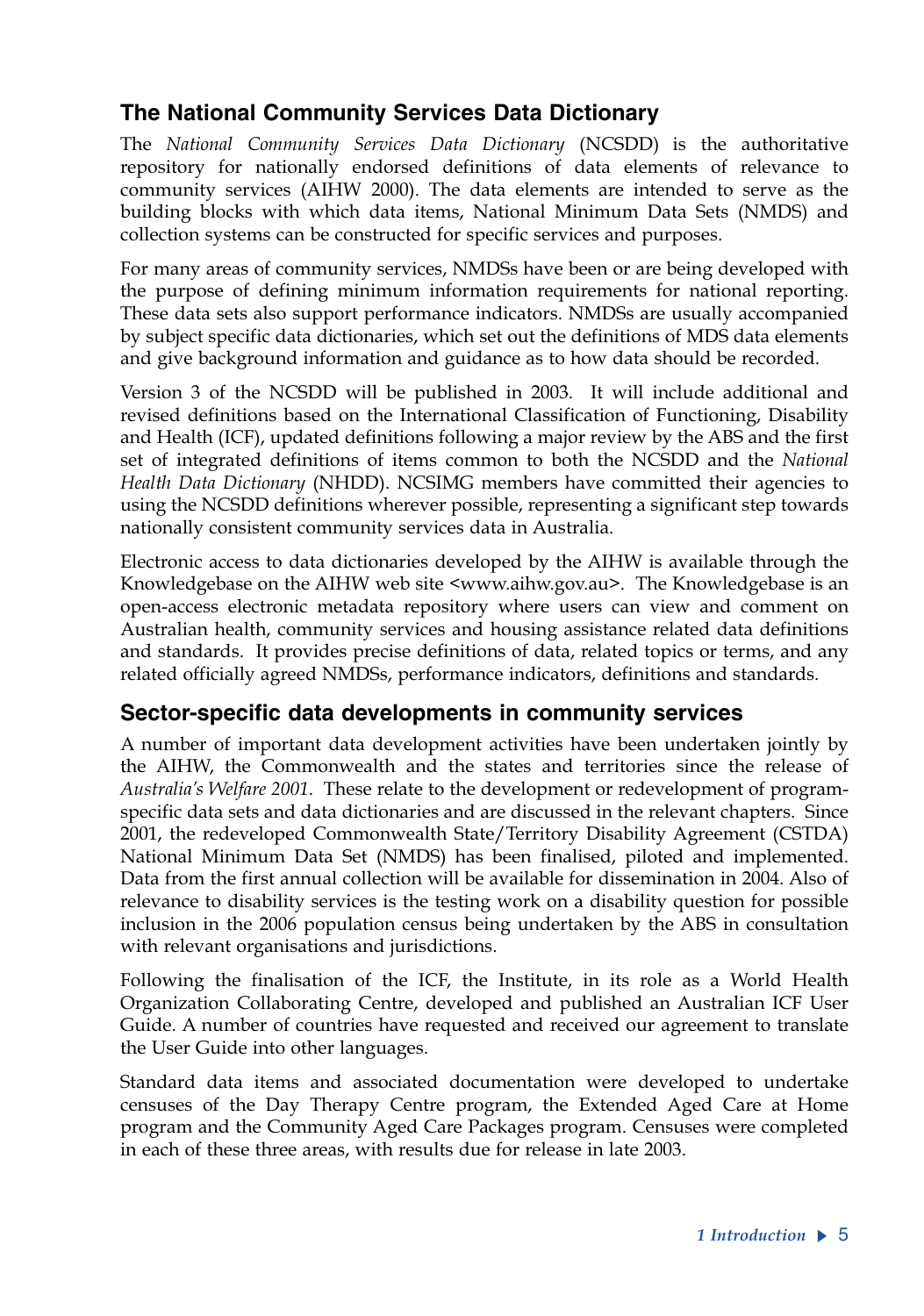NMDSs for juvenile justice and children's services (child care and preschool services) have been developed and pilot tested, with reports on the results of the pilot tests due for completion in 2003. In addition, improvements and modifications were made to the SAAP collection and to the Child Protection collections.

#### **Data developments across the community services and health sectors**

Supported by a contribution from CSMAC, the AIHW has taken preliminary steps to identify and develop consistent data dictionary entries for an agreed set of items (largely socio-demographic) that were common to both the NCSDD and the NHDD. Those items have been endorsed by NCSIMG for inclusion in the NCSDD V3 and by the equivalent health sector group for inclusion in the NHDD Version 12 supplement (to be published in 2004). This work has been undertaken in consultation with the National Housing Data Agreement Management Group (NHDAMG).

The second element of the integration project involved preliminary work on integrating the national information models for the health and community services sectors (National Health Information Model V2 and National Community Services Information Model V1).

#### **The National Housing Data Agreement Management Group and the National Indigenous Housing Information Implementation Committee**

The 2003 CSHA continues the arrangement established in 1999 to include a subsidiary National Housing Data Agreement (NHDA). The NHDAMG includes representatives of all jurisdictions, the AIHW and the ABS, and has oversight of the NHDA. The management group is supported in its work by the National Housing Data Development Committee. The 2003 CSHA also strengthens existing arrangements to resource national data development work in Indigenous housing assistance, which is managed by the National Indigenous Housing Information Implementation Committee (NIHIIC).

This approach provides a commitment to the development and provision of nationally consistent data and continues, for the duration of the current CSHA, the partnership between the Housing Ministers' Advisory Council and the AIHW to resource national data development work. The NHDA identifies three major work areas comprising development of national minimum data sets, national performance indicators and national data definitions and standards. A new work program for Indigenous housing data development work is currently being finalised by NIHIIC in consultation with the Standing Committee on Indigenous Housing (SCIH).

Both the NHDA and the Agreement on National Indigenous Housing Information are scheduled for review in 2004; the AIHW will contribute to these reviews.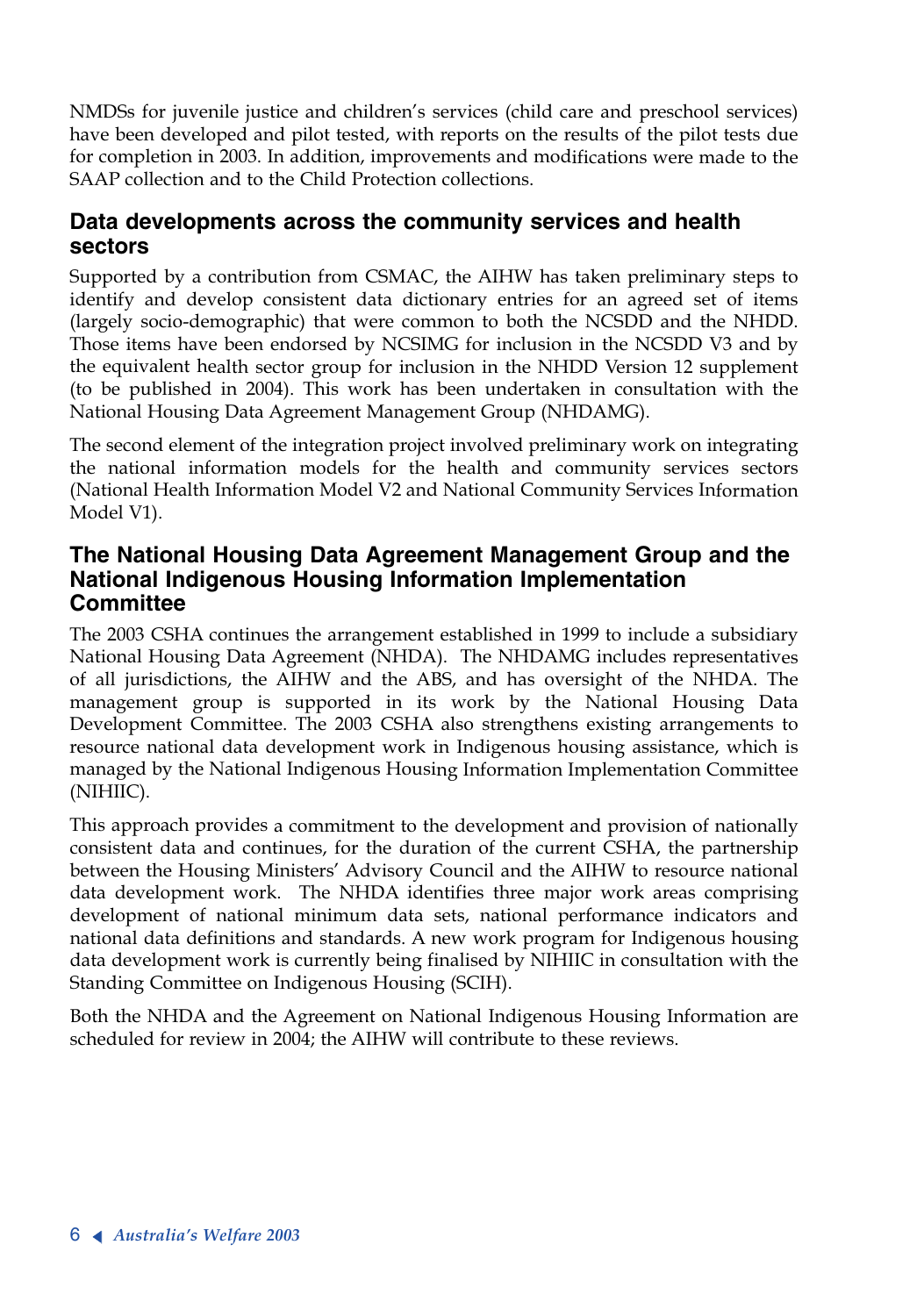#### **The National Housing Assistance Data Dictionary**

The National Housing Data Dictionary is the authoritative source on data definitions recommended for use in Australian housing assistance data collections. In 2003 Version 2, compiled by the National Housing Data Development Committee, was released. Its use will help to ensure that data are uniform and of high quality. While this version of the dictionary covers more housing assistance areas including private rent assistance and community housing than Version 1, there is significant work to be undertaken for Indigenous housing assistance data. This will be a major new area of dictionary development work.

## **1.3 Enhancing the measurement of welfare**

The work undertaken to date to support high-quality statistical work has served us well, but there are challenges on the horizon. In particular, Australian governments have indicated a strong commitment to 'whole-of-government' approaches, sometimes described as a focus on 'person-centred' rather than 'program-centred' systems of service delivery.

While such an approach will undoubtedly produce advantages in delivering community services and housing assistance, it also poses challenges in terms of the kinds of data that are required to support whole-of-government program initiatives. There is already a clear need for 'joined-up-data' which describe the services received by individuals regardless of program funding source (e.g. services received under the CSTDA and the HACC programs), and the experiences and patterns of services as people move between programs and care settings (e.g. between acute hospital care and residential aged care). A person-centred approach to service delivery will require data development, management and analytic strategies that can yield information not simply across jurisdictional boundaries but also across program boundaries and indeed across sectors, rather than simply within one program.

These programs will not always lie within the one sector or department or portfolio, and in any case they will not consistently do so across jurisdictional boundaries. While to date the national data agreements in the spheres of health, community services and housing, and their associated data dictionaries, have remained relatively distinct enterprises, this will need to change in the future if cross-program issues are to be adequately addressed.

There are three related components which require attention in providing more integrated national information that would support whole-of-government approaches: standardisation of individual data elements across collections (as appropriate), the use of statistical data linkage, and the analysis of data from multiple sources.

#### **Standardisation of individual data elements across collections**

As described above, substantial progress has been made on the development of standardised data elements across the field of community services and housing, although much remains to be done. The problem of standardisation becomes more complex when seeking to use data from one collection (for instance disability data) in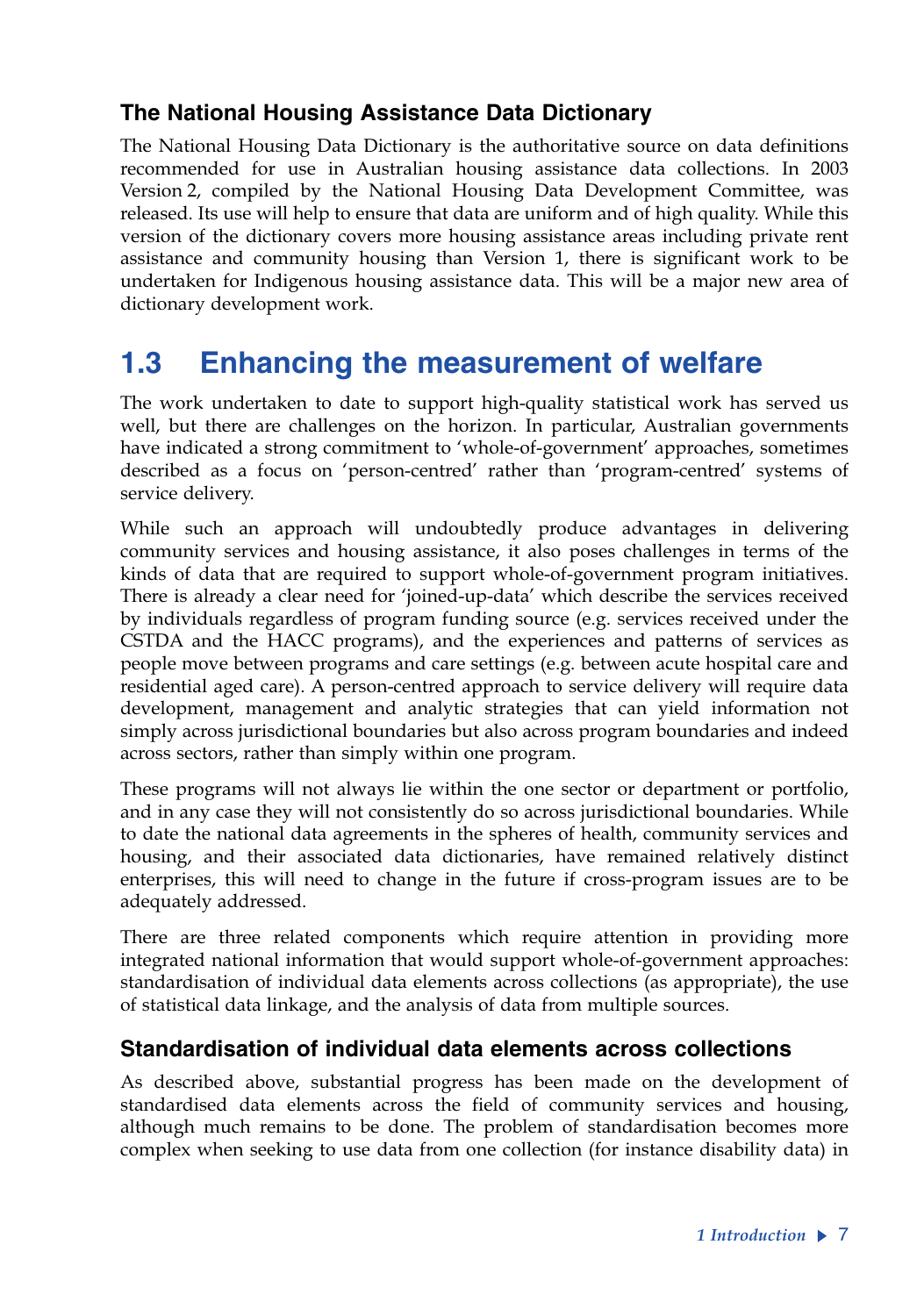connection with a range of other sectors, such as hospitals, medical services, residential care, and indeed public housing and income support. Legislation to cover provision of welfare services often include definitions. Hence, achieving consistency of individual data elements is not simple and needs to be integrated to the development of programs. At present, however, there is not a consistently used definition of disability across these sectors, let alone consistent data items in the various collections that relate to the services that these people use. The inclusion of a suite of disability data concepts and elements in the NCSDD (V3) is intended to begin to remedy this situation.

As mentioned earlier in this chapter, work has been undertaken under the auspices of the National Community Services Information Management Group and the equivalent health body, the National Health Information Management  $Group<sup>1</sup>$  to develop strategies for integration of the national data dictionaries and associated data definitions and models.

The Institute is also undertaking a redevelopment of the Knowledgebase: Australia's Metadata Registry for health, community services and housing <www.aihw.gov.au/ knowledgebase> which will reflect endorsement of data standards across these sectors where integration has been achieved.

### **Use of statistical data linkage**

Linkage of data over time within a program and across programs provides some of the benefits of longitudinal data sets, although at substantially lower cost. It allows longer term patterns of use and changing client profiles to be assessed, can provide information on the way in which people move between services (from community care to residential care, for example), and generates an ongoing evidence base for the policy issues that may require resolution across program or jurisdictional boundaries. If, for example, matched statistical linkage keys existed for older people who use both acute care hospitals and residential aged care, it would be a relatively simple matter to monitor and provide essential regular information on the much-contested issue of older people who spend considerable periods of time in acute hospital beds waiting for placement in residential aged care (the so-called 'bedblocker' debate). Linked data sets could also be developed to provide useful data on the relationship between preschool attendance and primary school performance, or allow the educational outcomes (at the aggregate level) for children on care and protection orders to be routinely monitored.

<sup>A</sup> number of community services have included 'statistical linkage keys'—sets of codes usually involving selected letters of the client's name, date or year of birth, and sex—for a number of years. The processes governing statistical linkage (i.e. when it can be used and under what circumstances) are strictly controlled, and at the AIHW such work is done only with the approval of a fully constituted Ethics Committee and under the protection of the *Australian Institute of Health and Welfare Act 1987*. When conducted

<sup>1</sup> Under the recent restructuring of the national health information infrastructure, the functions previously fulfilled by the NHIMG are now the responsibility of a similarly constituted group, the Statistical Information Committee, and of the Health Data Standards Committee.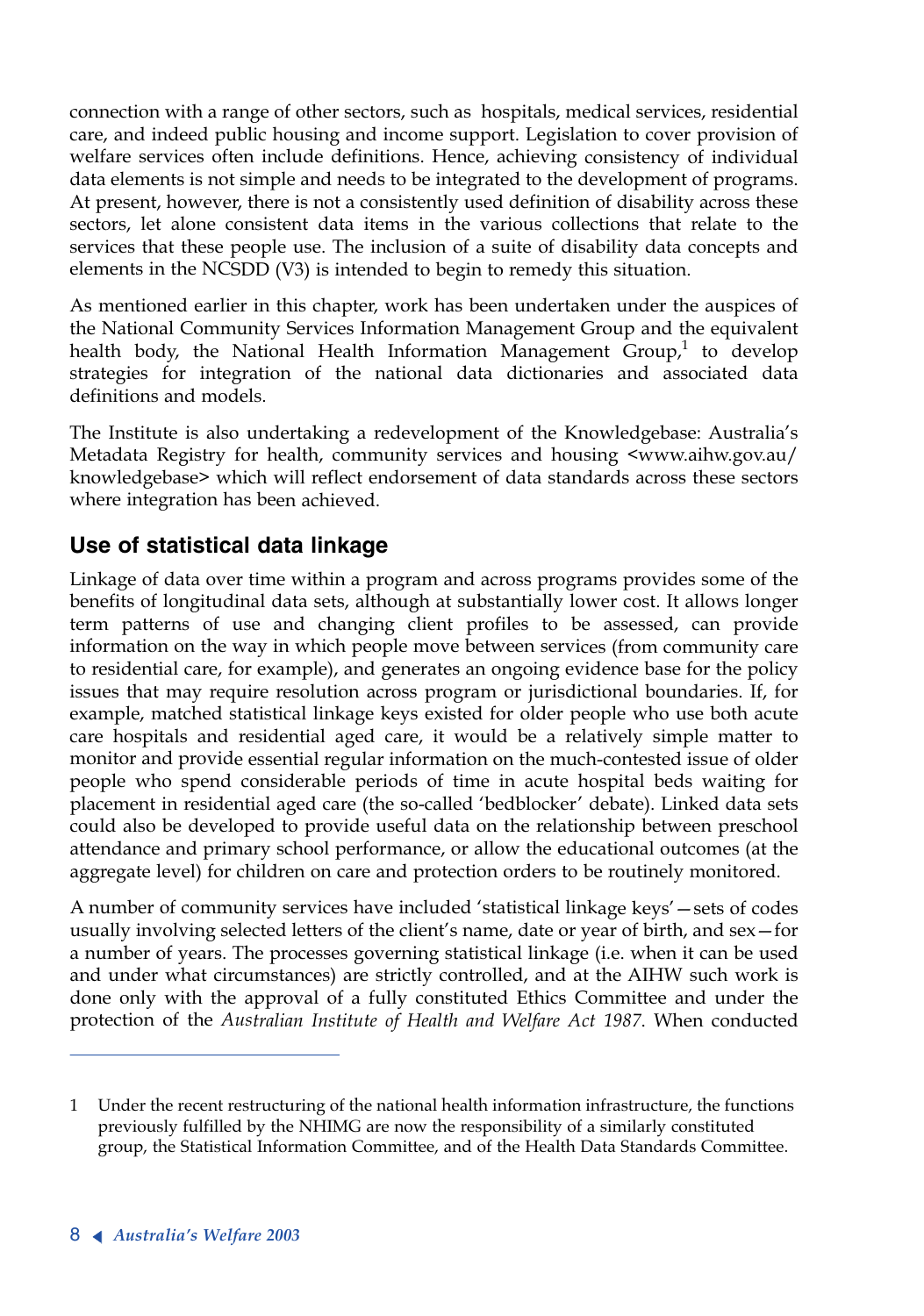within appropriate ethical, privacy and legislative protection, statistical linkage can yield valuable information to contribute to policy development and review work, and inform public debate.

It is important to re-emphasise that the kinds of data generated in this way are analysed and used only at the aggregate and not the individual level—they contain a degree of inaccuracy that does not allow the linked information to be reliably used at an individual level. In addition, technical, legal and ethical constraints are employed to protect any identifiable aspects of administrative data records.

#### **Multi-source data**

While direct statistical linkage has its role to play in informing policy issues which cross program boundaries or are more appropriately analysed from a whole-of-government perspective, there is also a great deal to be gained from other more broadly based strategies. The integration of statistical data, where information derived from a variety of sources is analysed and then drawn together to construct a more broadly based description than would be possible from any one data set, is a valuable and often highly practical alternative. While there is no linked national data base concerning older people who move from hospital to residential aged care, it is still possible to analyse discharges from hospitals and admissions to residential aged care, looking at patterns of supply, service use and client profiles, and examining changes over time and across regions, in order to gain an insight into what is happening at the boundary between the two services.

This integrated analysis of available data from different data sets, whether across programs (e.g. attempting to relate the data for persons on the Disability Support Pension to that for those receiving services under programs funded through the CSTDA) or between administrative by-product data and national survey data (e.g. the ABS Survey of Disability, Ageing and Carers and the CSTDA NMDS), is, of course, made substantially easier if standard, or at least relatable, definitions and data elements are in use in the various collections under scrutiny.

Standardisation of data items and data definitions is a key building block in improving the national capacity for both statistical data linkage and data integration, in order to provide the more holistic evidence which is increasingly likely to be required to adequately inform both public debate and policy development and review.

The following chapters demonstrate the AIHW's active pursuit of these strategies, with a view to better inform, assist and guide government and the community on the effects of current and future welfare policies and programs; and the welfare needs of Australians.

## **References**

ABS (Australian Bureau of Statistics) & AIHW (Australian Institute of Health and Welfare) 2003. The health and welfare of Aboriginal and Torres Strait Islander people. Cat. No. 4704.0. AIHW Cat. No. IHW 11. Canberra: ABS.